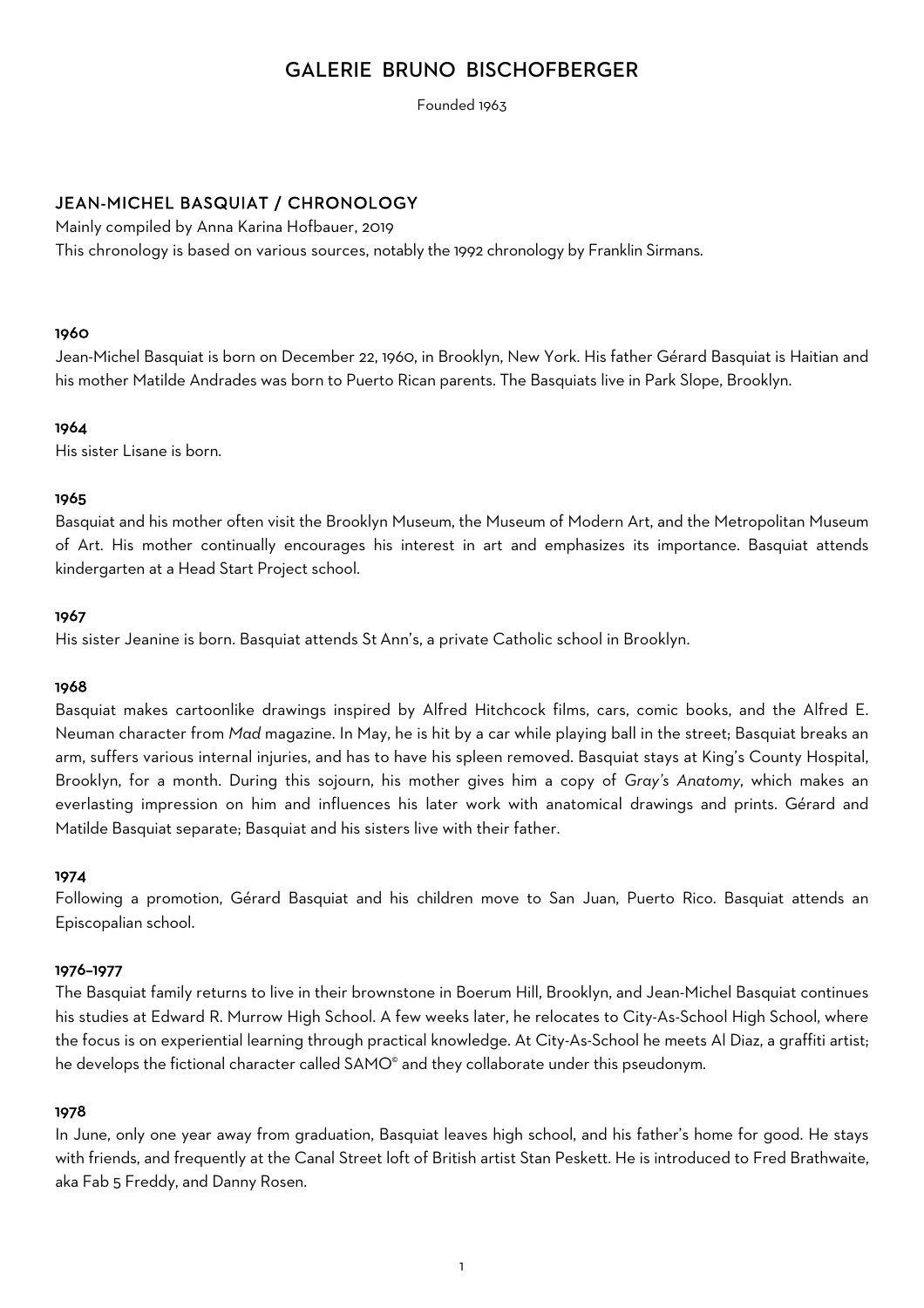#### 1979

Basquiat and Diaz end their collaboration as SAMO®, and «SAMO® is dead» appears spray-painted on walls in SoHo. Basquiat begins to sell hand-painted postcards and T-shirts, sometimes in collaboration with Jennifer Stein (later Vonholstein) and John Sex, in order to earn money. In May, Basquiat joins with Shannon Dawson, Vincent Gallo, and Michael Holman to form the band *Channel 9*, later renamed *Gray*. Basquiat plays clarinet and synthesizers.

In the fall, while strolling around the School of Visual Arts, Basquiat meets Keith Haring and Kenny Scharf. Basquiat and Haring become close friends.

#### 1980

In June, Basquiat shows his work publicly for the first time, in the *Times Square Show*, a group exhibition held in a vacant building in Times Square. Glenn O'Brien selects Basquiat to play the lead role in *New York Beat* movie (finally released in 2000 as *Downtown 81*) on a struggling artist in the downtown scene. The film is loosely based on Basquiat and also features other main characters of the scene like Debbie Harry or Fab 5 Freddy.

#### 1981

From February to April, Basquiat is part of the *New York/New Wave* exhibition organized by Diego Cortez, at PS1 in Long Island City. In April, Basquiat as SAMO<sup>®</sup> is shown in the group exhibition Beyond Words: Graffiti Based-*Rooted-Inspired Works* organized by Fab 5 Freddy and Futura 2000 at Mudd Club, New York. In May, Basquiat travels to Europe for the first time for the show Paintings by SAMO at Galleria Emilio Mazzoli, Modena, Italy. The works are still shown under the name SAMO®. While in Modena, Mazzoli provided the artist with painting material to make more works to the ones brought from New York.

In September, Annina Nosei invites Basquiat to participate in the group show *Public Address* at her gallery in New York in November. The entire rear gallery is reserved for Basquiat's work. Following the exhibition, Annina Nosei becomes Basquiat's dealer and knowing that at the time he has no studio space, she invites him to use the basement of her gallery as his studio. In December, the first extensive article on Basquiat, «The Radiant Child» by Rene Ricard, is published in *Artforum*.

#### 1982

In January, he moves to 151 Crosby Street in SoHo together with Suzanne Mallouk. In March, Basquiat has his first one-man show in the US, at the Annina Nosei Gallery, New York, showing among others *Arroz con Pollo* (1981), *Crowns (Peso Neto)* (1981), and *Per Capita* (1981). He participates in the group exhibition *Transavanguardia: Italia/America* curated by Achille Bonito Oliva at the Galleria Civica del Comune, Modena. In April, his second one-man show is held at the Larry Gagosian Gallery in Los Angeles, showing among others *Six Crimee* (1982), *Untitled (LA Painting)* (1982), and *Untitled (Yellow Tar and Feathers)* (1982).

Basquiat returns to Modena for a planned second exhibition at Emilio Mazzoli's gallery. After his arrival, he is taken to an industrial space rented by Mazzoli, where he is to produce works for the exhibition. Basquiat feels under pressure and decides to cancel the exhibition after the completion of eight works, each about 2 by 4 meters (6 ½ x 13 feet).1 Mazzoli pays Basquiat anyway and Nosei takes eight of the nine works, which were for the planned exhibition, to her space in Rome where Bruno Bischofberger buys four of them.

Basquiat decides to leave the Annina Nosei Gallery.2 Thereafter, Bischofberger who has not met Basquiat personally before, becomes his worldwide exclusive art dealer, an agreement that lasts until the artist's untimely

<sup>1</sup> Cf. Cathleen McGuigan,«New Art, New Money,» New York Times Magazine, February 10, 1985: Basquiat recalls that «they [Nosei and Mazzoli] set it up for me so I'd have to make eight paintings in a week» and working in the rented space «was like a factory, a sick factory…I hated it.[...] I wanted to be a star, not a gallery mascot.»

<sup>2</sup> Cf. an excerpt from an interview by Isabelle Graw (*IG*) with Jean-Michel Basquiat (JMB) published in *Wolkenkratzer Art Journal*, Frankfurt, no. 1, January-February 1987, translated from German into English: «(*IG) You don't make life easy for your dealers. You have recently left Mary Boone...* (JMB) I didn't get on with her. (*IG) Before that you made paintings in the cellar of Annina Nosei's gallery*... (JMB) I didn't have a studio back then. She offered me her cellar to work in. The bad thing about this situation was that she sold paintings that weren't finished.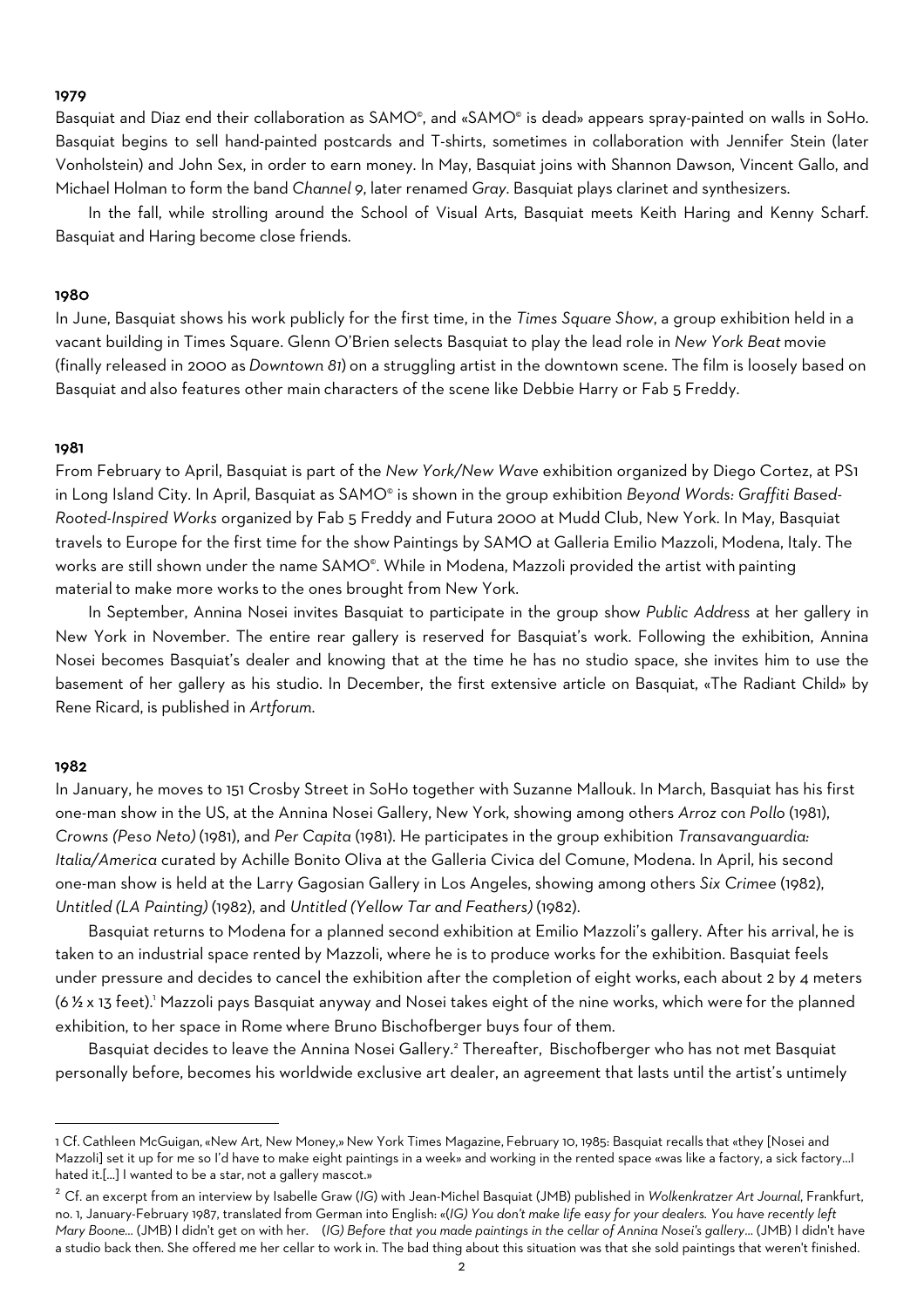death. Basquiat asks Bischofberger to find a partner gallery for shows in New York. Basquiat's first choice is Leo Castelli, who declines, and his second choice is Mary Boone, however her decision to agree takes her more than a year. In June, he is the youngest of the 176 artists in Documenta 7 in Kassel, showing *Acque Pericolose (Poison Oasis)* (1981) and *Arroz con Pollo* (1981). In September, Basquiat has his first of six one-man exhibitions during his lifetime at Galerie Bruno Bischofberger, Zurich, showing new works, among others *Profit I* (1982), *Man from Naples* (1982), *Crown Hotel* (1982), and *Four Big* (1982). On October 4, Bischofberger brings Basquiat to Andy Warhol to formally introduce the two artists and to let him pose to be photographed by Warhol for a portrait painting. With a photo of both artists, shot by Bischofberger, Basquiat instantly leaves Warhol's studio to paint *Dos Cabezas* (1982), a portrait of both artists together, and lets his assistant bring it back after an hour and a half. In November, the artist has a show at the Fun Gallery, New York, with around 30 works such as *Cabeza* (1982), *Charles the First* (1982), and *Jawbone of an Ass* (1982). Most of these are the pieces kept by the artist for himself.

## 1983

In January, Basquiat shows a work at the group show *Champions* at the Tony Shafrazi Gallery, New York. In February, Annina Nosei Gallery, New York, organizes a one-man show with paintings from her stock executed before May 1982. In March, he has a one-man show at Larry Gagosian Gallery in Los Angeles with works bought from Annina Nosei and lent from Galerie Bruno Bischofberger, among others *Jack Johnson* (1982), *Horn Players* (1983), and *Eyes and Eggs* (1983). Also in March, he participates in the Biennial exhibition of the Whitney Museum of American Art, where he is the youngest artist included, showing *Dutch Settlers* (1982) and *Untitled (Head in Profile)* (1981). Through his new girlfriend Paige Powell, an editor at *Interview Magazine*, and through Bischofberger, Basquiat develops a close relationship with Andy Warhol. In April, a small group of works is shown at Powell's apartment. In August, he moves into a new loft at 57 Great Jones Street, rented from Andy Warhol and guaranteed by Bruno Bischofberger. In October, the next one-man show at Galerie Bruno Bischofberger, Zurich*,*  takes place*,* showing among others the paintings *Hardware Store* (1983), *Maurice* (1983)*, Toussaint l'Overture Versus Savonarola* (1983), and *Florence* (1983). In October, Basquiat is included in the exhibition *Expressive Painting after Picasso* at the Galerie Beyeler, Basel. He shows four paintings: *The Philistines* (1982), *Self-Portrait* (1982), *Stroll* (1982), and *BAP* (1983). The work is presented alongside artists such as Pablo Picasso, Joan Miró, Jean Dubuffet, Willem de Kooning, and Francis Bacon. Basquiat's work is on the cover of the exhibition catalogue. In November, Bruno Bischofberger organizes Basquiat's first exhibition in Japan at the Akira Ikeda Gallery, Tokyo.

During one of his frequent stays at Bruno Bischofberger's home in St. Moritz, Bischofberger speaks with the artist about collaborative works in art history after Basquiat has made some collaborative drawings with Bischofberger's four-year-old daughter Cora in the guest book and he has painted a canvas with her. Bischofberger asks Basquiat whether he would be interested in doing collaborative works with Warhol and another artist. Basquiat agrees with great interest.

#### 1984

In January, Basquiat leaves to set up a studio in Hana, Maui, Hawaii. In early spring, Bischofberger asks Andy Warhol and Francesco Clemente, two artists of his gallery, whether they would collaborate on a project of fifteen paintings together with Basquiat and both agree and soon they start working on it. In May, he has his first of two exhibitions at the Mary Boone/Michael Werner Gallery in New York in partnership with Galerie Bruno Bischofberger, showing among others *Brown Spots (Portrait of Andy Warhol as a Banana)* (1984), *Wine of Babylon* (1984), and *Bird as Buddha* (1984). In August, he has his first one-man museum exhibition organized by Mark Francis at the Fruitmarket Gallery in Edinburgh. Basquiat travels together with Bischofberger and his wife Yoyo to Scotland. The exhibition travels to the Institute of Contemporary Arts, London and the Museum Boijmans Van Beuningen in Rotterdam. In September, Galerie Bruno Bischofberger, Zurich, shows all fifteen collaboration works by Basquiat, Clemente, and Warhol and publishes them in a catalogue. Basquiat starts meeting his new girlfriend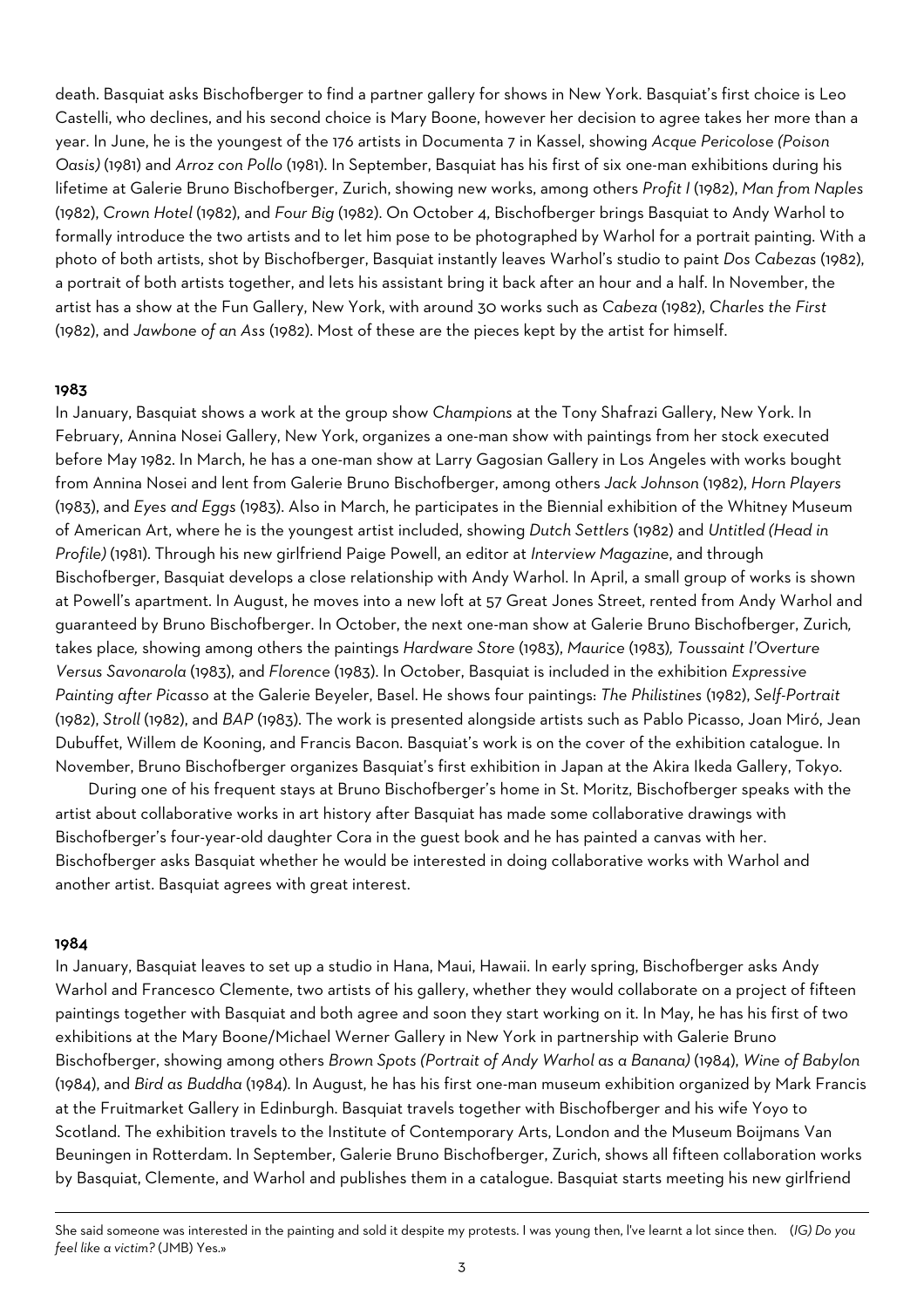Jennifer Goode, sister of Christopher and Eric Goode, founders of the New York art-gallery-nightclub Area. He continues doing collaborative works alone with Andy Warhol until mid-1985, which become a large group of over 100 paintings. For this, Basquiat convinces Warhol to set aside his silkscreen technique and go back to painting by hand as he had done in 1961/62, while Basquiat partly uses the silkscreen technique.

In December, he participates in the exhibition *5/5. Figuration Libre, France-USA*, organized by Otto Hahn and Hervé Perdriolle at the Musée d'Art Moderne de la Ville de Paris.

## 1985

In January, eleven new works including *P-Z* (1984), *Zydeco* (1984), *Max Roach* (1984), and *M* (1984) are presented in a one-man exhibition at Galerie Bruno Bischofberger, Zurich. Bischofberger organizes an exhibition with some of the collaborations between Basquiat, Clemente, and Warhol at the Akira Ikeda Gallery, Tokyo. On February 10, Basquiat appears on the cover of *The New York Times Magazine* to accompany Cathleen McGuigan's article «New Art, New Money.» In March, he has his second and last show at Mary Boone/Michael Werner Gallery in New York and shows among others *Gold Griot* (1984), *Grillo* (1984), and *Wicker* (1984). In May, Basquiat is commissioned, through the recommendation of Henry Geldzahler, together with Clemente, Keith Haring, and Kenny Scharf to do art installations for Palladium, a new club on East 14th Street opened by Studio 54 founders Ian Schrager and Steve Rubell. For the opening of the Michael Todd Room at the club, Basquiat paints two gigantic, mural-size paintings. Galerie Bruno Bischofberger publishes the catalogue *Jean-Michel Basquiat: Drawings* with 32 works made in winter 1982/83, which are later called the *Daros Suite*. In September, the exhibition *Andy Warhol and Jean-Michel Basquiat: Paintings* at the Tony Shafrazi Gallery shows sixteen collaborative works, lent from Bruno Bischofberger. At Shafrazi's suggestion, the two artists pose together in boxing trunks and gloves for a poster advertising the show. In December, Bruno Bischofberger organizes an exhibition with drawings at Akira Ikeda Gallery, Tokyo. Annina Nosei Gallery, New York, shows *Jean-Michel Basquiat: Paintings from 1982*, executed before May 1982.

## 1986

In January, Basquiat returns to Los Angeles for what is to be his last show at the Larry Gagosian Gallery, showing among others *Peruvian Maid* (1985) and *J's Milagro* (1985). In April, the artist has a one-man exhibition at Galerie Bruno Bischofberger, Zurich, with a selection of 25 of his best drawings from 1984–1986. In August, *Jean-Michel Basquiat: Bilder 1984–86* is shown at Galerie Thaddaeus Ropac, Salzburg, and in September, a group of collaborations by Basquiat and Warhol is presented at Akira Ikeda Gallery, Tokyo, both organized by Bruno Bischofberger.

In fall, Basquiat travels to Africa for the first and only time accompanied by Jennifer Goode and her brother Eric. They join Yoyo and Bruno Bischofberger, who, at Basquiat's wish, has organized an exhibition in Abidjan, Côte d'Ivoire: *Jean-Michel Basquiat*, at the Centre Culturel Français. Afterwards, Basquiat, Bruno and his wife Yoyo, Jennifer, and Eric fly to Korhogo in the north of the country to meet people from the Senufo tribe. Back in New York, the relationship with Mary Boone worsens. In November, a second museum show opens in Europe, at the Kestner Gesellschaft in Hanover. The show includes more than sixty paintings and drawings. At twenty-five, he is the youngest artist ever to be given an exhibition there. In an interview with Isabelle Graw after Basquiat failed to appear at the opening of the exhibition, he states that Annina Nosey offered him her cellar to work as he did not «have a studio back then» but «the bad situation was that she sold paintings that weren't finished» and «despite my protests.» Further he mentions that he left Mary Boone because he did not «get on with her.» He explains that he protects himself by «seeing as little as possible of all these art people around me.»<sup>3</sup>

Basquiat and Jennifer Goode break up due to his increasing drug problems. In November, Bischofberger shows ten collaborative works by Basquiat and Warhol.

<sup>&</sup>lt;sup>3</sup> Cf. ibid.